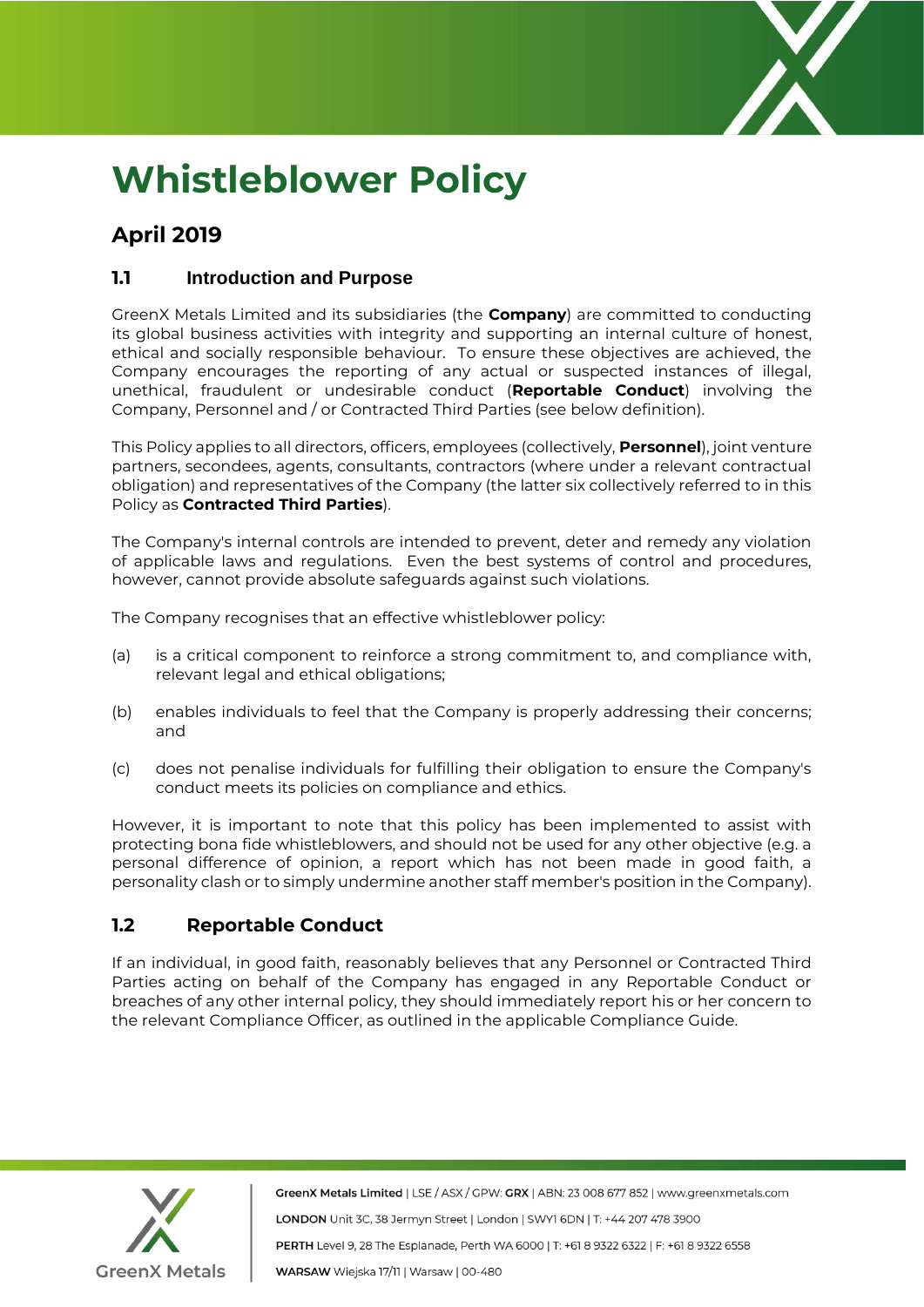

Examples of Reportable Conduct include:

- (a) dishonest, fraudulent or corrupt activity, including bribery or other activity in breach of the Company's Anti-bribery and Corruption Policy;
- (b) illegal activity (such as theft, drug sale or use, violence, harassment or intimidation, criminal damage to property or other breaches of state or federal law), whether or not they are acting in the capacity as Personnel or Contracted Third Parties at the time the Reportable Conduct occurred;
- (c) unethical or breach of the Company's policies (such as dishonestly altering company records or data, adopting questionable accounting practices or wilfully breaching the Company's Code of Conduct or other policies or procedures);
- (d) activity potentially damaging to the Company, Personnel or an Contracted Third Party, such as unsafe work practices, environmental damage, health risks or abuse of Company property or resources;
- (e) activities which may result in financial loss to the Company or damage its reputation or be otherwise detrimental to the Company' interests; and
- (f) harassment, discrimination, victimisation and bullying.

If an individual is not comfortable reporting a concern to the relevant Compliance Officer, they should report the concern to any supervisor or member of management whom he or she is comfortable approaching. Any supervisor or manager who receives a report of an alleged violation, concern or complaint must immediately forward the report to the relevant Compliance Officer.

If the report, concern or complaint involves the relevant Compliance Officer, it should be made to a supervisor or manager, who must immediately forward the report, concern or complaint to a director of the Company. The Company's Board of Directors will then assess and investigate the report, concern or complaint in accordance with this policy, in place of the relevant Compliance Officer.

Reports of alleged violations, concerns or complaints may be anonymously submitted to the relevant Compliance Officer. All reports of alleged violations, concerns or complaints, whether or not they were submitted anonymously, will be kept in strict confidence to the extent possible at law and consistent with the Company's need to conduct an adequate investigation.

# **1.3 Communicating Reportable Conduct**

The Company has several channels for making a report if a person becomes aware of any issue or behaviour which he or she considers to be Reportable Conduct. Personnel or Contracted Third Parties:

- (a) working within a Company team in a different location to the head corporate office should raise the matter with their relevant Compliance Officer;
- (b) should report the matter to the Company Secretary if it is not possible or inappropriate to report the matter to the Compliance Officer (for example, if the Compliance Officer is the subject of the report; or
- (c) working in the Company's head corporate office, should report the matter directly to the relevant Company Secretary (being the relevant Compliance Officer for all head entities).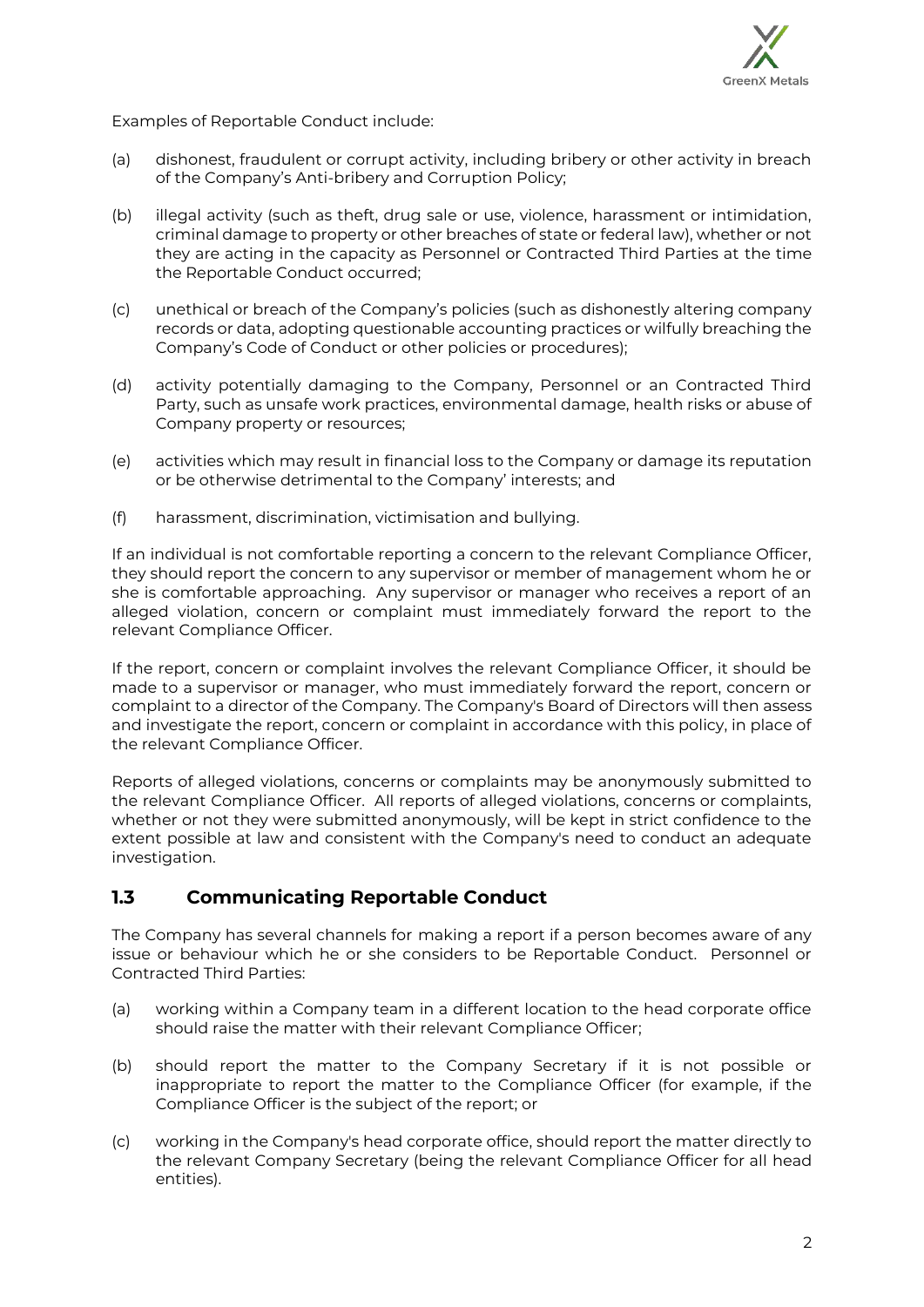

# **1.4 Investigation of Reportable Conduct**

Upon receipt of a report, concern or complaint, the relevant Compliance Officer may, in their discretion, conduct an investigation and may take whatever investigative, disciplinary or other action he or she deems appropriate.

The relevant Compliance Officer may however, in its reasonable discretion, decide not to commence an investigation if, for example, a report, concern or complaint:

- (a) contains only unspecified or broad allegations of wrongdoing without appropriate factual support;
- (b) is a disagreement between two parties which does not fall within the meaning of Reportable Conduct; and / or
- (c) has not been made in good faith.

The relevant Compliance Officer shall have the authority to obtain assistance from the Company's management or retain separate outside legal or accounting expertise as deemed necessary, or desirable, in order to conduct the investigation or assess whether an investigation is warranted.

The relevant Compliance Officer must ensure that:

- (a) the Company's Board of Directors is informed of any Reportable Conduct / investigations, including that call into question the culture of the Company; and
- (b) they record the rationale for all decisions regarding whether or not to undertake an investigation.

#### **1.5 Corrective Action**

The relevant Compliance Officer is ultimately responsible for determining the validity of each report, concern or complaint and fashioning, with the input of its advisors and the Company's management, and if requested, the appropriate corrective action.

The relevant Compliance Officer shall report any legal, regulatory non-compliance or any Reportable Conduct they consider a material concern to the Company's Board of Directors and ensure that management takes corrective action including, where appropriate, obtaining external legal advice and, if so advised, reporting any violation to relevant governmental authorities.

Any Personnel or Contracted Third Party deemed to have violated any law, rule or regulation, or any internal policy regarding accounting standards and disclosures, internal accounting controls, or matters related to the internal or external audit of the Company's financial statements, may be subject to disciplinary action, up to and including termination of employment with or without notice.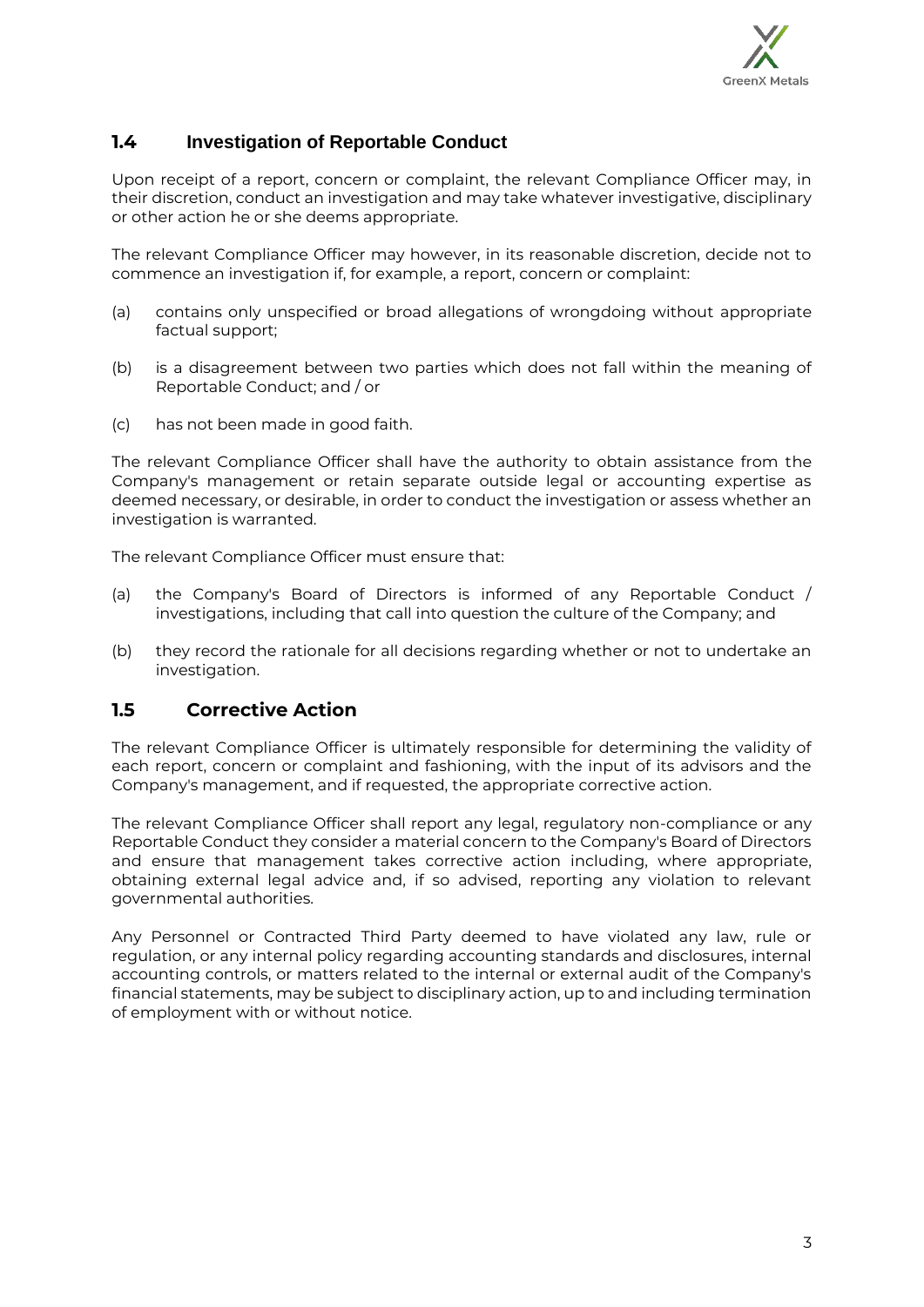

# **1.6 No Retaliation**

Individuals should feel free to report any suspected wrongdoing as described above, and know that if they do so, they will be protected against any retributive actions.

The Company will not tolerate retaliation or discrimination of any kind by or on behalf of the Company and its Personnel or Contracted Third Parties against any individual making a good faith complaint of, or assisting in the investigation of, any violation of government laws, rules, or regulations or the Company's policies.

# **1.7 Retention of Complaints and Documents**

The relevant Compliance Officer will retain all documents and records regarding any reports of alleged violations, concerns or complaints.

It is illegal and against the Company's policy to destroy any records that may be subject to or related to an investigation by the Company or any federal, state or regulatory body.

# **1.8 Compliance with this Policy**

All individuals must follow the procedures outlined in this Policy and co-operate with any investigation initiated pursuant to this Policy. Adherence to this Policy is a condition of employment. The Company must have the opportunity to investigate and remedy any alleged violation or an individual's concerns, and each individual must ensure that the Company has an opportunity to undertake such an investigation.

This Policy does not constitute a contractual commitment by the Company. This Policy does not prevent, limit, or delay the Company from taking disciplinary action against any individual, up to and including termination of employment with or without notice, in circumstances (such as, but not limited to, those involving problems of performance, conduct, attitude, or demeanour) where the Company deems disciplinary action appropriate.

# **1.9 Training**

All relevant Personnel and Contracted Third Parties are to receive appropriate training, including refresher training, relating to this Policy and related policies and procedures. Any newly hired officers and employees will receive such training as part of their induction.

The extent and nature of such training shall be defined by reference to their function and will reflect the risks facing an employee in their role in that role.

Records of all completed training sessions undertaken by Personnel are maintained by the relevant Compliance Officer.

# **1.10 Statutory Protection of Whistleblowers**

Most jurisdictions also have statutory protections for whistleblowers. For example, in Australia, subject to certain conditions being met, the Corporations Act 2001 (Cth) (**Corporations Act**) gives protection to disclosures about breaches of the Act – refer to Annexure A for further details.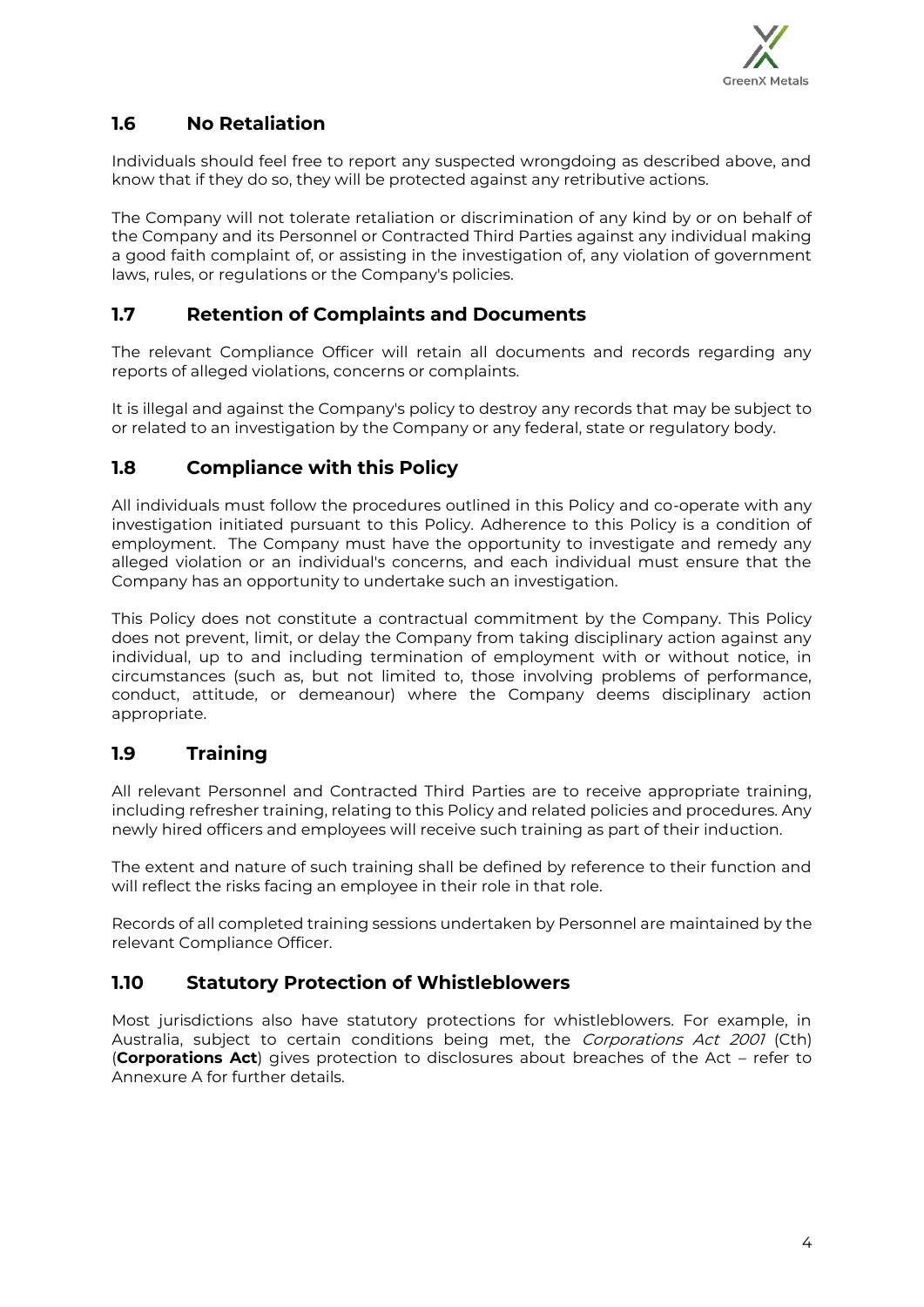

# **1.11 Board Review of Policy**

The Audit and Risk Committee (or the full Board in place of the committee) must review the effectiveness of this Policy at least yearly and make recommendations to the full Board for improvements to the Policy to fulfil its objectives and/or required to comply with changes in relative legal requirements.